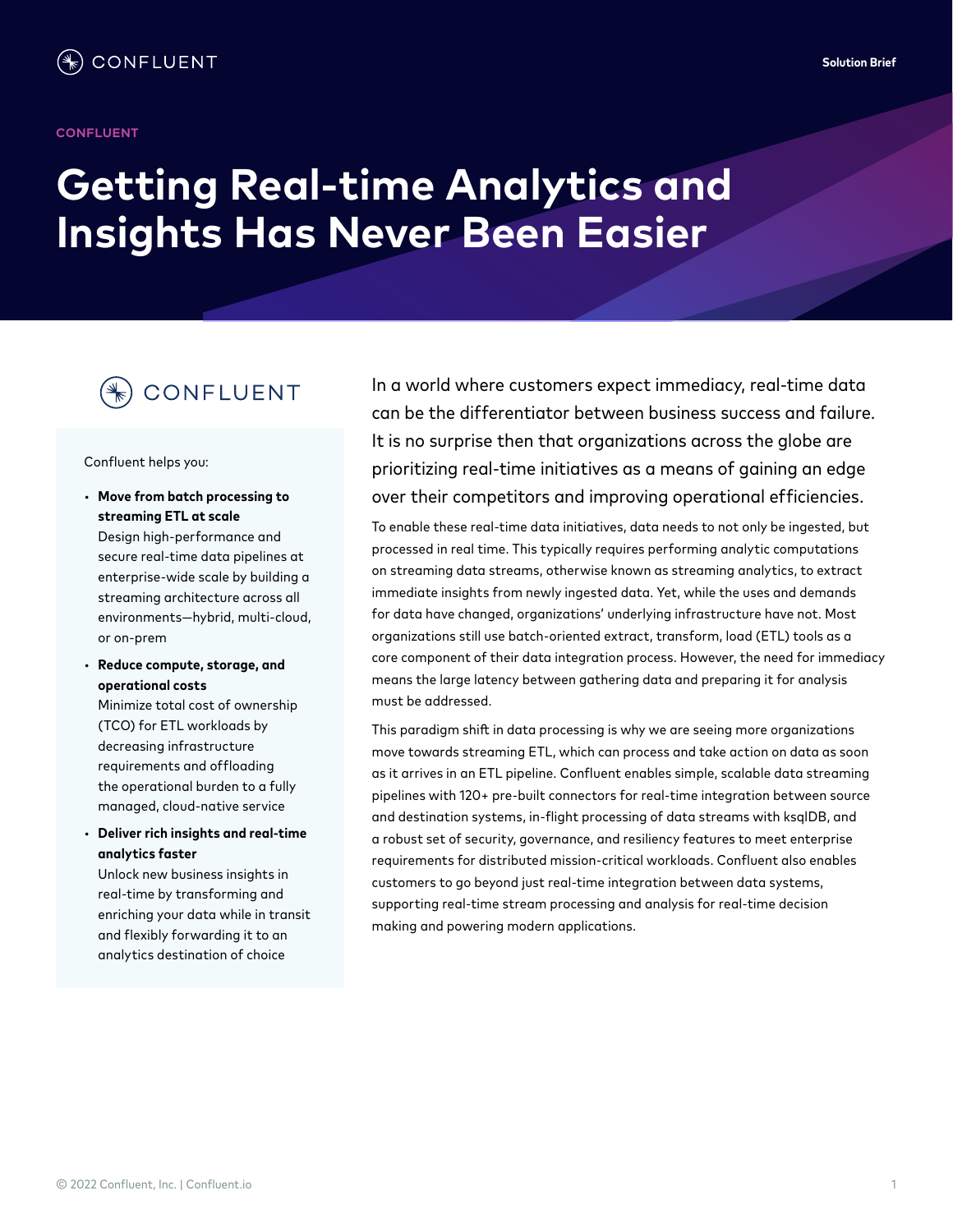#### **Move from batch processing to streaming ETL at scale**

Confluent offers a robust solution to enable high-performance, real-time data pipelines at scale across all of your different environments – hybrid, multi-cloud, or on-prem. By leveraging Confluent's 120+ pre-built connectors, you can easily integrate your production systems to your chosen data warehouse or cloud storage, saving you months of custom development time. Beyond simplified integrations, Confluent also offers ksqlDB to make in-flight transformations like filtering, joining, and aggregating high-throughput data streams with lightweight, SQL-based syntax easy. For those who operate across multiple environments, enable secure and real-time movement of data across regions, clouds, and hybrid environments with Cluster Linking to create a consistent, real-time view of all data throughout your organization. Plus, with native stream governance, you can discover, understand and trust your data streams as it moves across your enterprise.



## **Move from batch processing to streaming ETL at scale**

Confluent minimizes total cost of ownership (TCO) for ETL workloads by decreasing infrastructure requirements and offloading the operational burden to a fully managed, cloud-native service. By using Confluent as a real-time, persistent pipeline, you can reduce the high compute and storage requirements typically associated with ETL workloads. In addition, you can eliminate the need to store and process uncleaned data in expensive downstream systems by prepping and processing the data upstream and leveraging Confluent's infinite storage to store data in perpetuity. Using Confluent's cloud-native service also means never needing to manually configure, provision, or deprovision any VMs typically needed to run batch ETL processes. Rather than writing custom scripts or integration tools, you and your team can leverage Confluent's enterprise-ready out-of-the-box functionalities making it easy to go from idea to proof of concept. Confluent also makes it easy to scale elastically to meet any workload and completely abstracts away tedious activities like patching and upgrades.